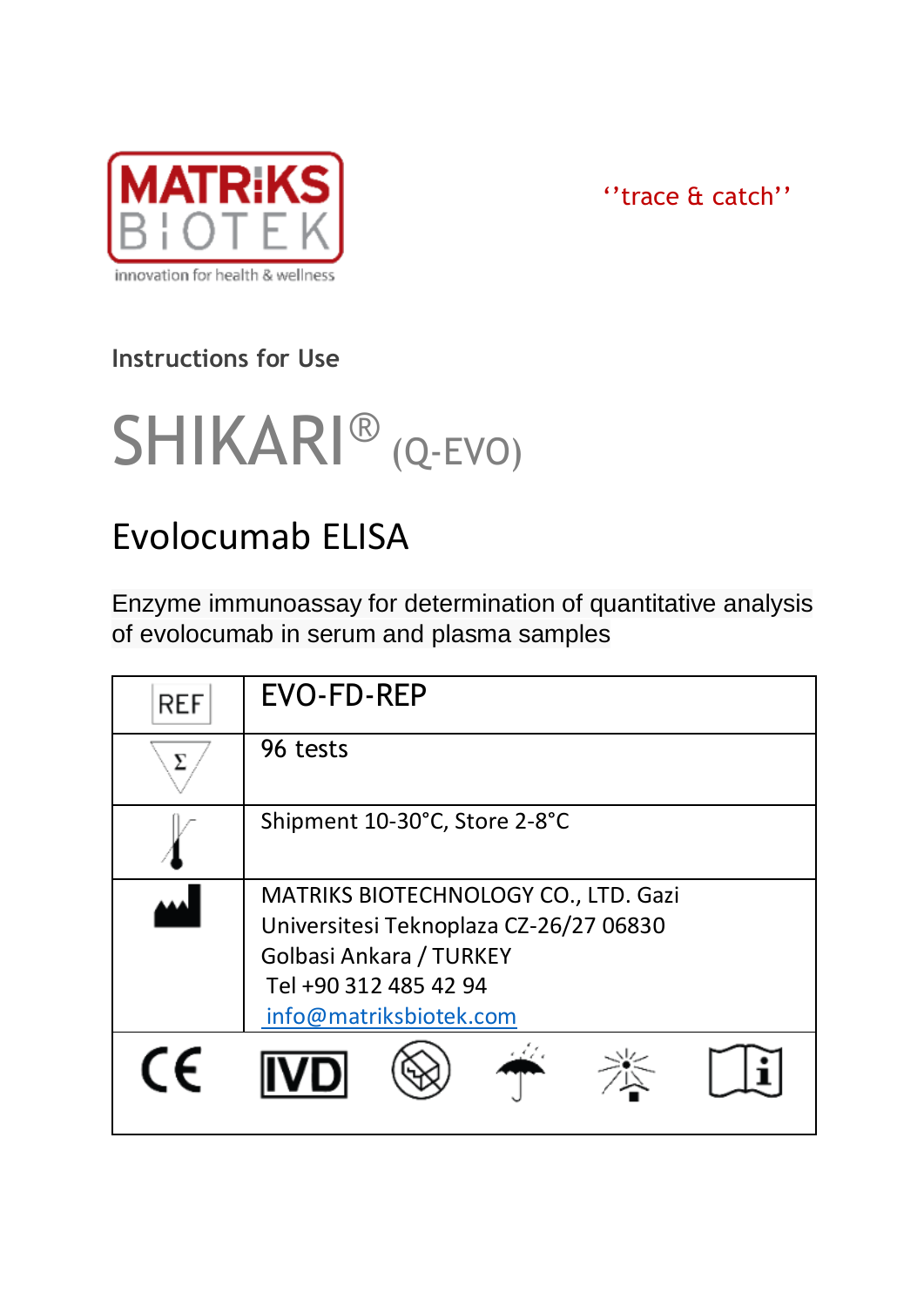## **1. Intended Use**

SHIKARI® Evolocumab ELISA has been especially developed for the quantitative analysis of evolocumab in serum and plasma samples. SHIKARI® Evolocumab ELISA is optimized with Repatha®.

## **2. General Information**

Proprotein convertase subtilisin/kexin type 9 (PCSK9) was discovered in 2003 and subsequently emerged as a novel target for LDL-C-lowering therapy. By inactivating PCSK9, evolocumab upregulates LDL receptors causing increased catabolism of LDL-C and the consequent reduction of LDL-C levels in blood. Overall, evolocumab has had notable efficacy, with LDL-C reduction ranging from 53% to 75% in monotherapy and combination therapies, and is associated with minor adverse effects.

Proprotein convertase subtilisin/kexin type 9 (PCSK9) increases plasma low-density lipoprotein cholesterol (LDL-C) by decreasing expression of the LDL receptor on hepatic cells. Evolocumab is a human monoclonal immunoglobulin G2 that binds specifically to human PCSK9 to reduce LDL-C. Evolocumab exhibits nonlinear kinetics as a result of binding to PCSK9. Elimination is predominantly through saturable binding to PCSK9 at lower concentrations and a nonsaturable proteolytic pathway at higher concentrations

Therapeutic drug monitoring (TDM) is the clinical practice of measuring specific drugs at designated intervals to maintain a constant concentration in a patient's bloodstream, thereby optimizing individual dosage regimens. The indications for drug monitoring include efficacy, compliance, drug-drug interactions, toxicity avoidance, and therapy cessation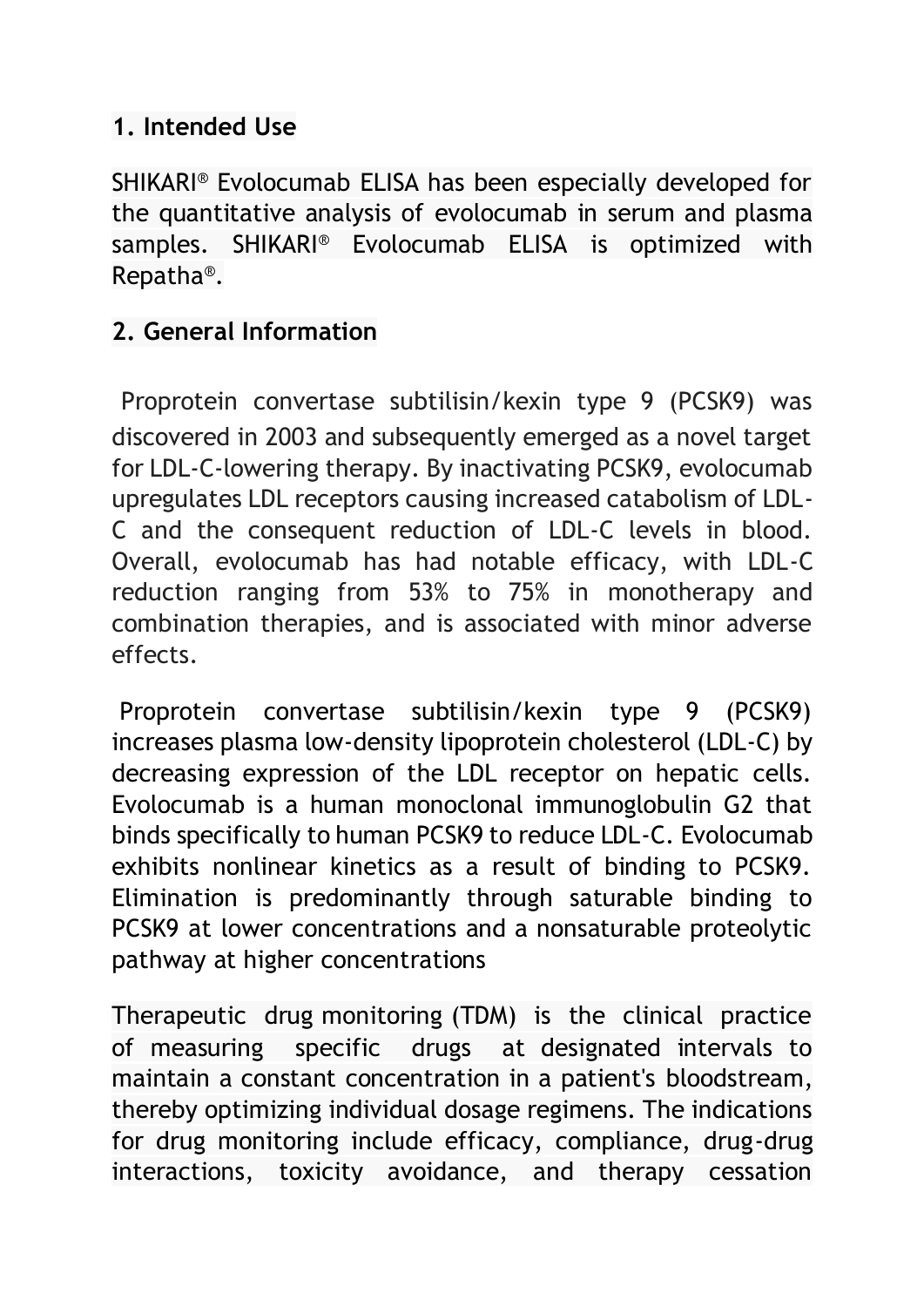monitoring. Additionally, TDM can help to identify problems with medication compliance among noncompliant patient cases.

Biologic medicinal products (biologics) have transformed treatment landscapes worldwide for patients with haematological or solid malignancies with the 21st century. Today, as data exclusivity periods of first wave biologics approach expiration/have expired, several biosimilar products (i.e.,biologics that are considered to be similar in terms of quality, safety and efficacy to an approved 'reference' biologic) are being developed or have already been approved for human use.

Like all biologics, biosimilars are structurally complex proteins that are typically manufactured using genetically engineered animal, bacterial or plant cell culture systems. As a consequence of this molecular complexity and the proprietary nature of the manufacturing process, which will inevitably result in the use of different host cell lines and expression systems as well as related differences in manufacturing conditions, it is not possible to manufacture exact copies of a reference biologic.

When administered to patients, all therapeuticproteins have the potential to induce an unwanted immune response (i.e.,to stimulate the formation of antidrug antibodies [ADAs]). The impact of immune responses can range from no apparent effect to changes in pharmacokinetics, loss of effect and seriousadverse events. Furthermore, the immunogenicity profile of a biologic can be significantly altered by even small differences in its manufacturing process that are accompanied by a change in product attributes, as well as differences in dosing schedules, administration routes or patient populations.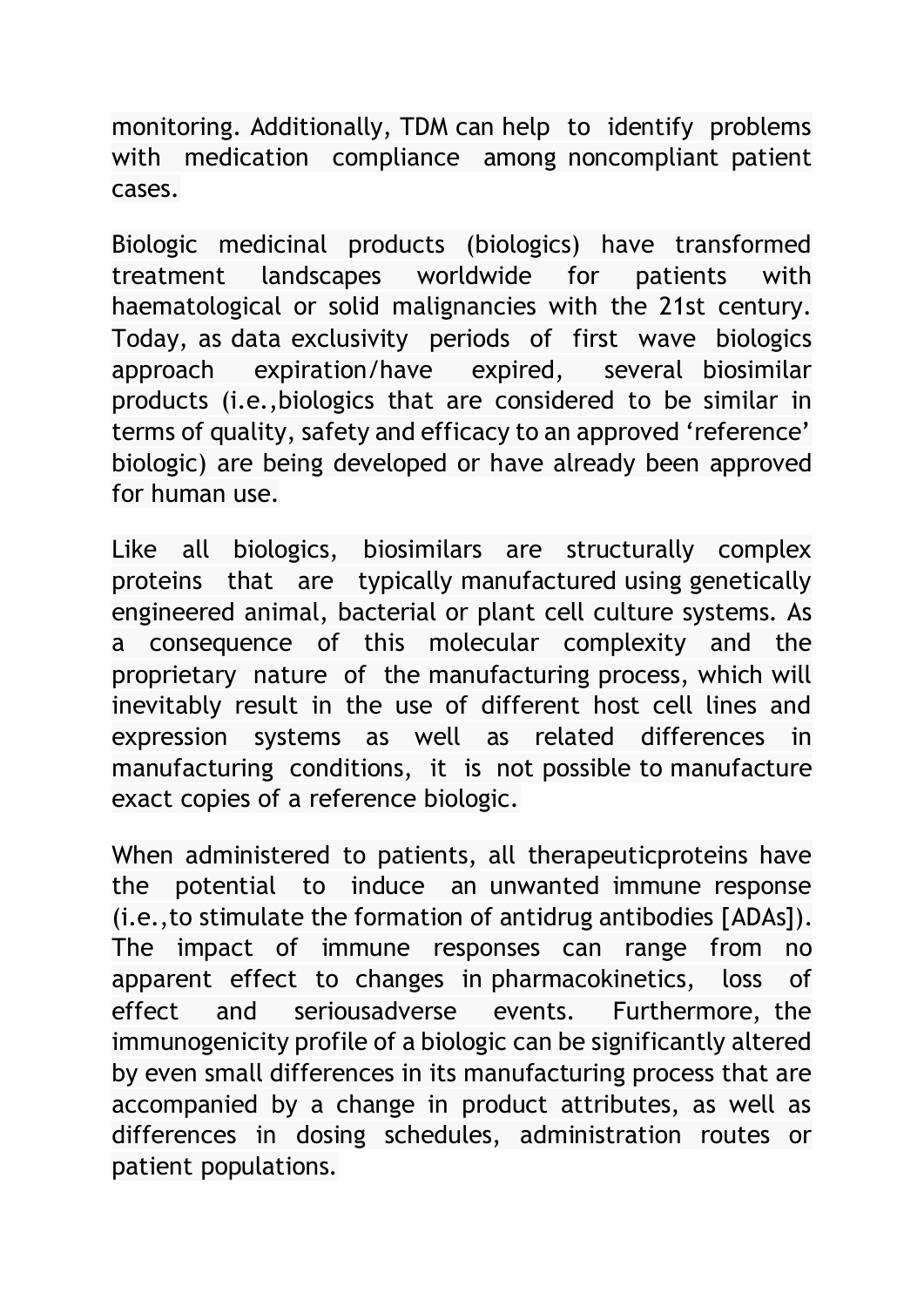SHIKARI® ELISA kits can be used for drug level and anti-drug antibodies measurements. SHIKARI® evolocumab ELISA products:

| <b>Brand</b>                 | <b>Description</b> |                                     | <b>Product Code</b> |
|------------------------------|--------------------|-------------------------------------|---------------------|
| <b>SHIKARI®</b><br>$(Q-EVO)$ | Evolocumab         | Free Drug                           | EVO-FD-REP          |
|                              |                    |                                     |                     |
| <b>SHIKARI®</b><br>(S-ATEV)  | Evolocumab         | Antibody screening -<br>Qualitative | EVO-QLS-REP         |
|                              |                    |                                     | .                   |

Check the web page for the whole product list [www.matriksbiotek.com](file:///C:/Users/Matrix/Documents/www.matriksbiotek.com)

# **3.Test Principle**

Solid phase enzyme-linked immunosorbent assay (ELISA) based on the sandwich principle. Standards and samples (serum or plasma) are incubated in the microtiter plate coated with the reactant for evolocumab. After incubation, the wells are washed. Then, horse radish peroxidase (HRP) conjugated probe is added and binds to evolocumab captured by the reactant on the surface of the wells. Following incubation wells are washed and the bound enzymatic activity is detected by addition of tetramethylbenzidine (TMB) chromogen substrate. Finally, the reaction is terminated with an acidic stop solution. The colour developed is proportional to the amount of evolocumab in the sample or standard. Results of samples can be determined directly using the standard curve.

## **4.Warnings and Precautions**

−For professional use only.

−In case of severe damage of the kit package please contact Matriks Biotek® or your supplier in written form, latest one week after receiving the kit. Do not use damaged components in test runs but keep safe for complaint related issues.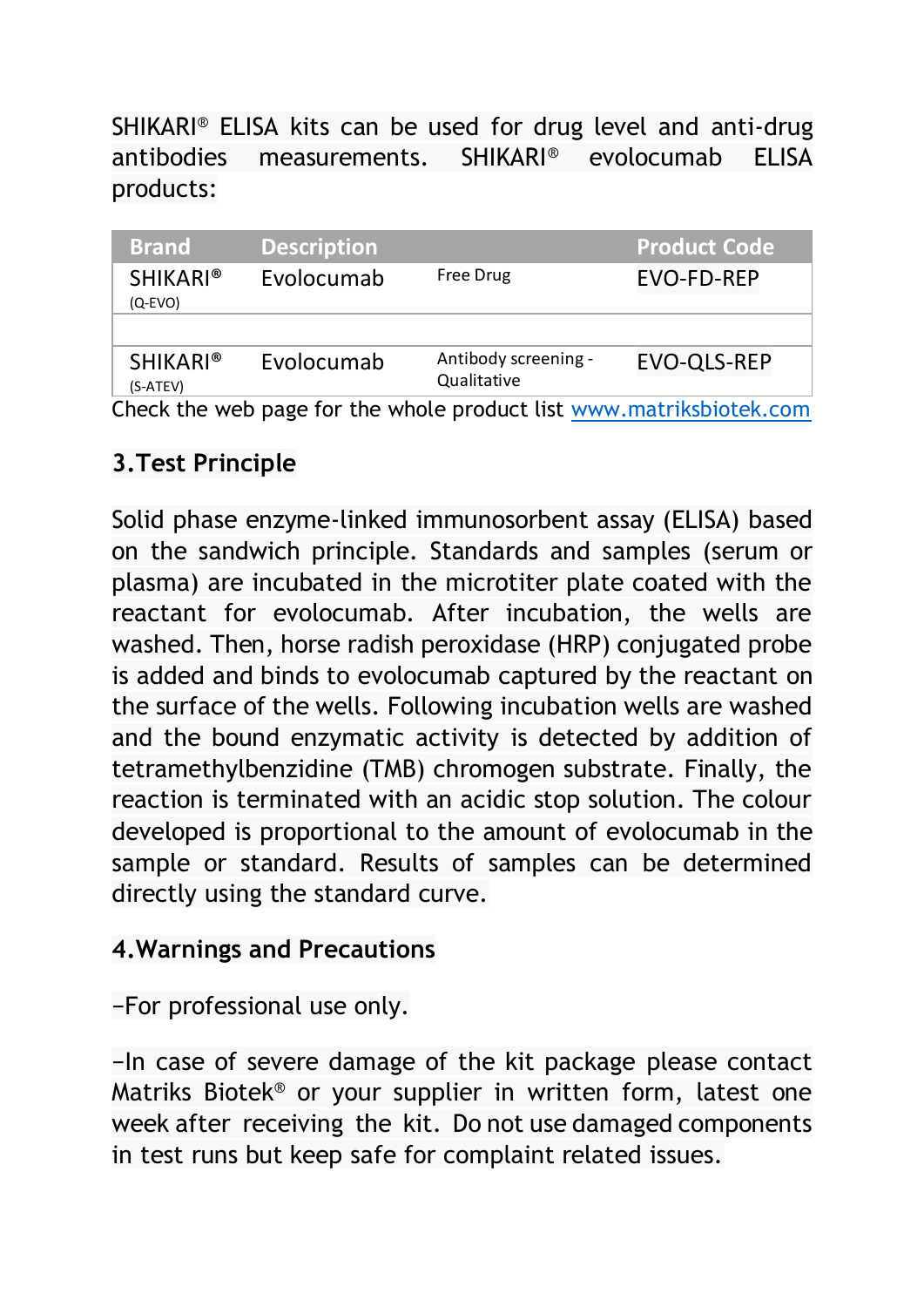−Obey lot number and expiry date. Do not mix reagents of different lots. Do not use expired reagents.

−Before starting the assay, read the instructions completely and carefully. Use the valid version of the package insert provided with the kit. Be sure that everything is understood. For further information (clinical background test performance, automation protocols, alternative applications, literature, etc.) please refer to the local distributor.

−Follow good laboratory practice and safety guidelines. Wear lab coats, disposable latex gloves and protective glasses where necessary.

−All reagents of this kit containing human serum or plasma (standards etc.) have been tested and were found negative for HIV I/II, HBsAg and Anti-HCV. However, a presence of these or other infectious agents cannot be excluded absolutely and therefore reagents should be treated as potential biohazards in use and for disposal.

−Reagents of this kit containing hazardous material may cause eye and skin irritations. See "Materials supplied", MSDS and labels for details.

−Chemicals and prepared or used reagents must be treated as hazardous waste according the national biohazard safety guidelines or regulations.

## **5. Storage and Stability**

The kit is shipped at ambient temperature (10-30°C) and should be stored at 2-8°C for long term storage. Keep away from heat or direct sunlight. The strips of microtiter plate are stable up to the expiry date of the kit in the broken, but tightly closed bag when stored at 2-8°C.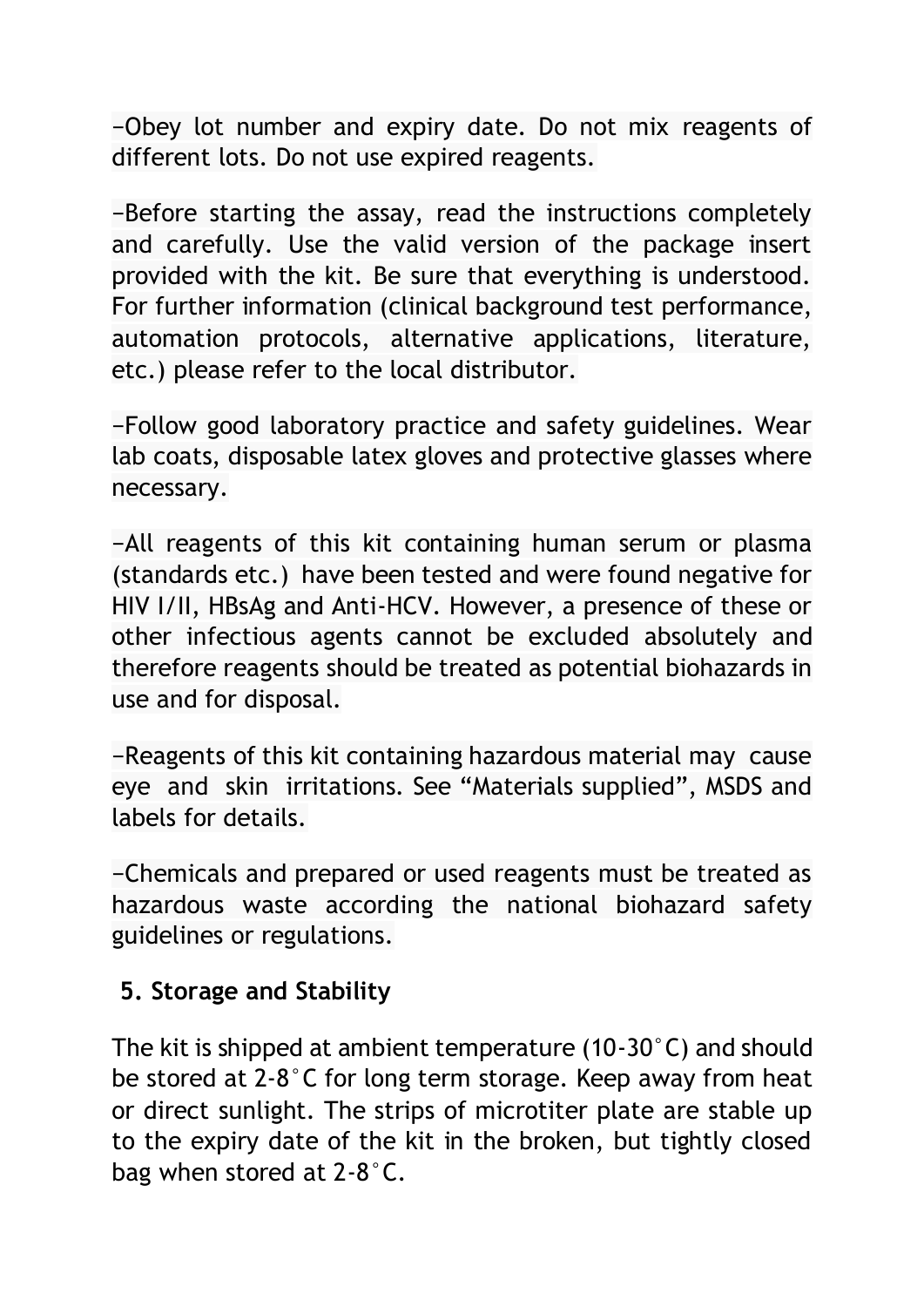# **6.Specimen (Collection and Storage)**

Serum, Plasma (EDTA, Heparin)

The usual precautions for venipuncture should be observed. Do not use grossly haemolytic, icteric or lipemic specimens. Samples appearing turbid should be centrifuged before testing to remove any particulate material. Avoid repeated freezethaw cycles for serum/plasma samples.

Samples should be diluted with the dilution rate given in the "Pre-test setup instructions" before the test.

Drug infusions may camouflages/mask the presence of antibody to drugs in serum/plasma samples. Therefore, blood sampling time is critical for detection of antibodies. It is recommended to take the blood sample just before the scheduled dose (trough specimen).

| <b>Storage</b>           | $2-8^{\circ}C$ | $-20^{\circ}$ C |
|--------------------------|----------------|-----------------|
| Stability (serum/plasma) | 2 days         | 6 months        |

# **7. Materials Supplied**

|                         |                        | Microtiter plate                                                                             |
|-------------------------|------------------------|----------------------------------------------------------------------------------------------|
| <b>Microtiter Plate</b> | $1 \times 12 \times 8$ | Break apart strips. Microtiter<br>plate with 12 rows each of 8<br>wells coated with reactant |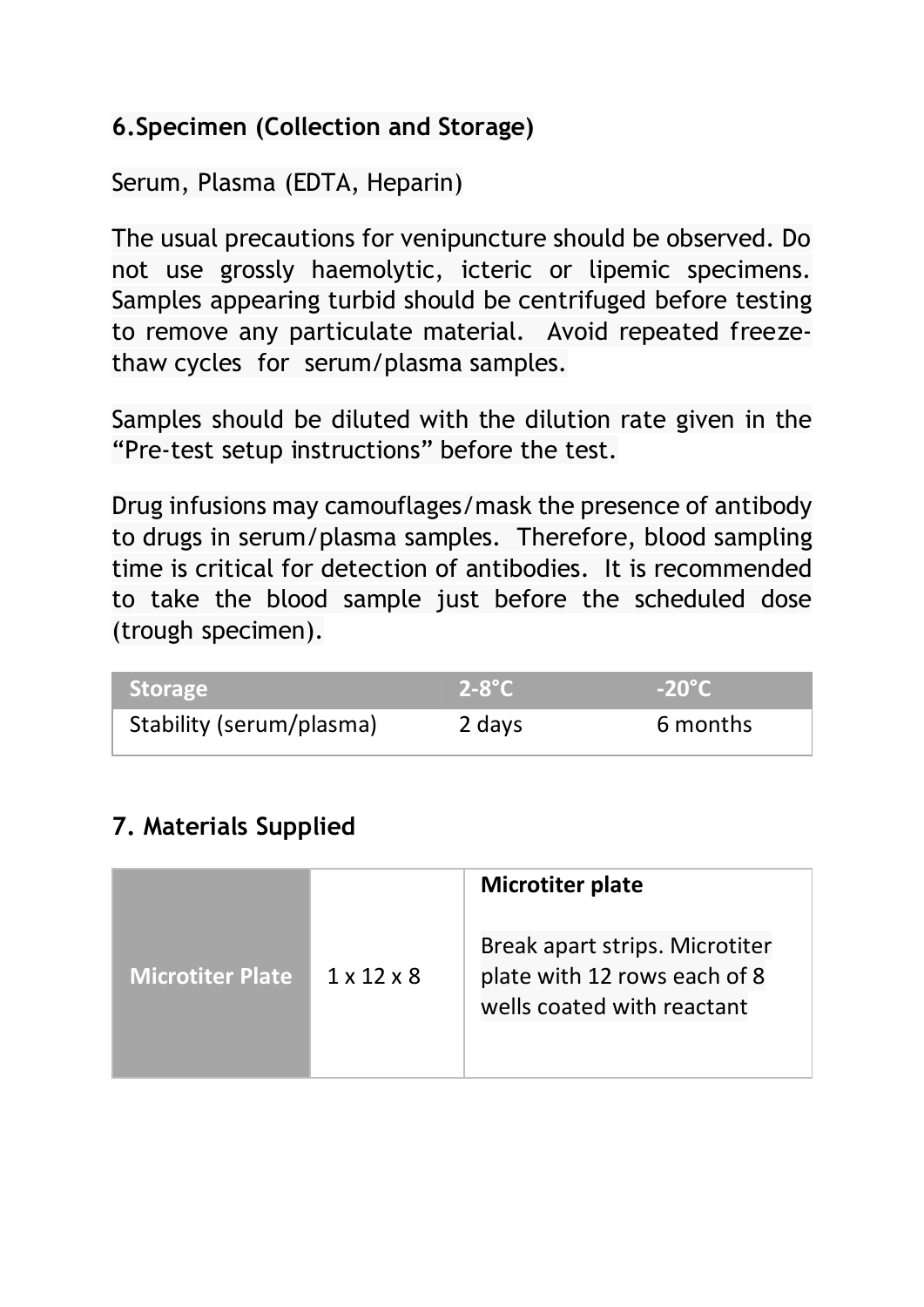|                     |          | Standards A-F (10x)                  |
|---------------------|----------|--------------------------------------|
|                     |          |                                      |
|                     | $0.3$ mL |                                      |
| <b>Standard A-F</b> | (each)   | Standard A: 1000 ng/mL               |
|                     |          | Standard B: 500 ng/mL                |
|                     |          | Standard C: 250 ng/mL                |
|                     |          | Standard D: 125 ng/mL                |
|                     |          | Standard E: 62,5 ng/mL               |
|                     |          | Standart F: 0 ng/mL                  |
|                     |          |                                      |
|                     |          | Used for the standard curve          |
|                     |          | control.<br>Contains<br>and          |
|                     |          | evolocumab, human<br>serum           |
|                     |          | and stabilizer, <0,1% NaN3.          |
|                     |          |                                      |
|                     |          | Standards<br>are<br>prepared         |
|                     |          | $(10x)$ .<br>concentrated<br>They    |
|                     |          | should be diluted with the           |
|                     |          | dilution rate given in the "Pre-     |
|                     |          | test setup instructions" before      |
|                     |          | the test.                            |
|                     |          | Control low and high levels          |
|                     | $0.3$ mL | (10x)                                |
|                     | (each)   |                                      |
| <b>Controls</b>     |          | Contains human serum and             |
|                     |          | stabilizer, <0,1% NaN <sub>3</sub> . |
|                     |          |                                      |
|                     |          | Controls<br>prepared<br>are          |
|                     |          | concentrated (10x).<br>They          |
|                     |          | should be diluted with the           |
|                     |          | dilution rate given in the "Pre-     |
|                     |          | test setup instructions" before      |
|                     |          | the test.                            |
|                     |          |                                      |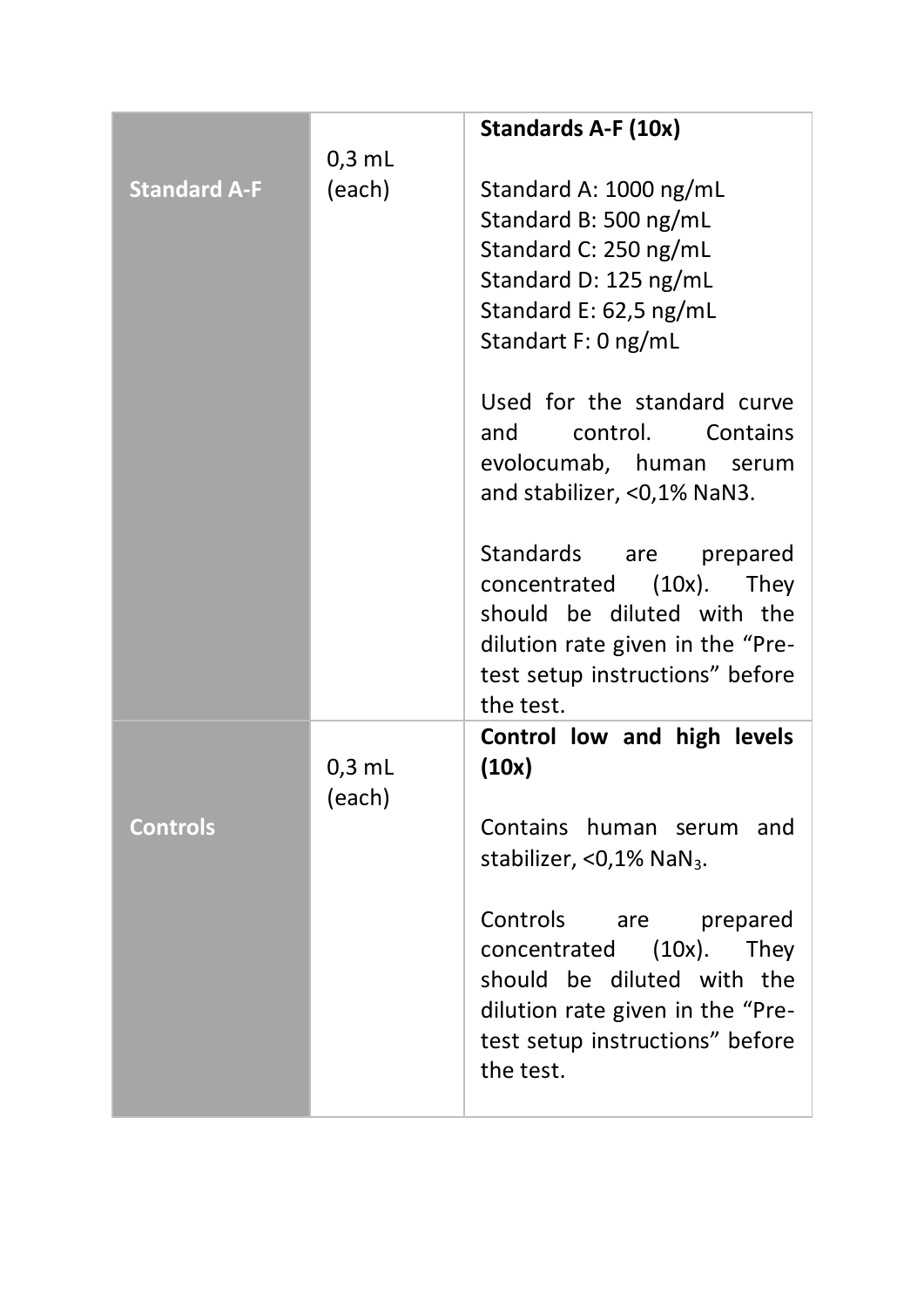|                     |                  | Control<br>concentrations<br>are<br>given in "Quality control<br>certificate"                                                                                |
|---------------------|------------------|--------------------------------------------------------------------------------------------------------------------------------------------------------------|
| <b>Assay Buffer</b> | $2 \times 50$ mL | Assay buffer<br>Ready to use. Blue coloured.                                                                                                                 |
|                     |                  | Contains proteins, $<$ 0,1 % NaN <sub>3</sub>                                                                                                                |
| Conjugate           | $1 \times 12$ mL | radish<br>peroxidase<br>Horse<br>conjugated probe<br>Ready to use. Red coloured.<br>Contains HRP<br>conjugated<br>probe, stabilizer<br>and<br>preservatives. |
| <b>Substrate</b>    | 1 x 12 mL        | <b>TMB substrate solution</b><br>Ready<br>to use. Contains<br>3,3',5,5'-Tetramethylbenzidine<br>(TMB)                                                        |
| <b>Stop Buffer</b>  | $1 \times 12$ ml | <b>TMB stop solution</b><br>Ready to use. 1N HCI                                                                                                             |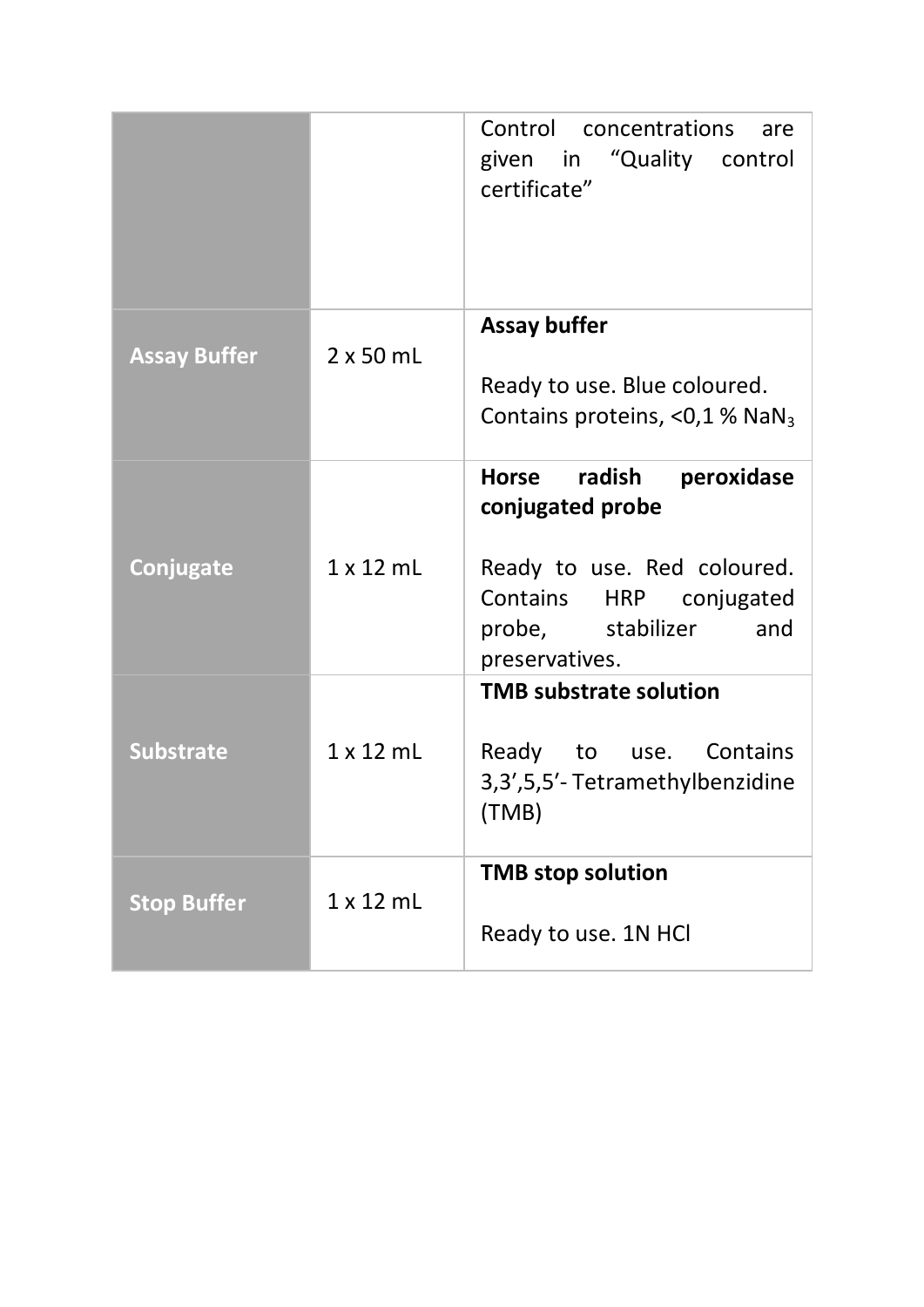|                    |                  | Wash buffer (20x)                                                                                                                                                                 |
|--------------------|------------------|-----------------------------------------------------------------------------------------------------------------------------------------------------------------------------------|
| <b>Wash Buffer</b> | $1 \times 50$ mL | Prepared concentrated (20x)<br>and should be diluted with the<br>dilution rate given in the<br>"Pretest setup instructions"<br>before the test. Contains buffer<br>with tween 20. |
| Foil               | $2 \times 1$     | <b>Adhesive Foil</b>                                                                                                                                                              |
|                    |                  | For covering microtiter plate<br>during incubation                                                                                                                                |

# **8. Materials Required but Not Supplied**

- −Micropipettes and tips
- −Calibrated measures
- −Tubes for sample dilution

−Wash bottle, automated or semi-automated microtiter plate washing system

−Microtiter plate reader capable of measuring optical density with a photometer at OD 450nm with reference wavelength 650 nm (450/650 nm)

−Distilled or deionised water, paper towels, pipette tips and timer

#### **9.Procedure Notes**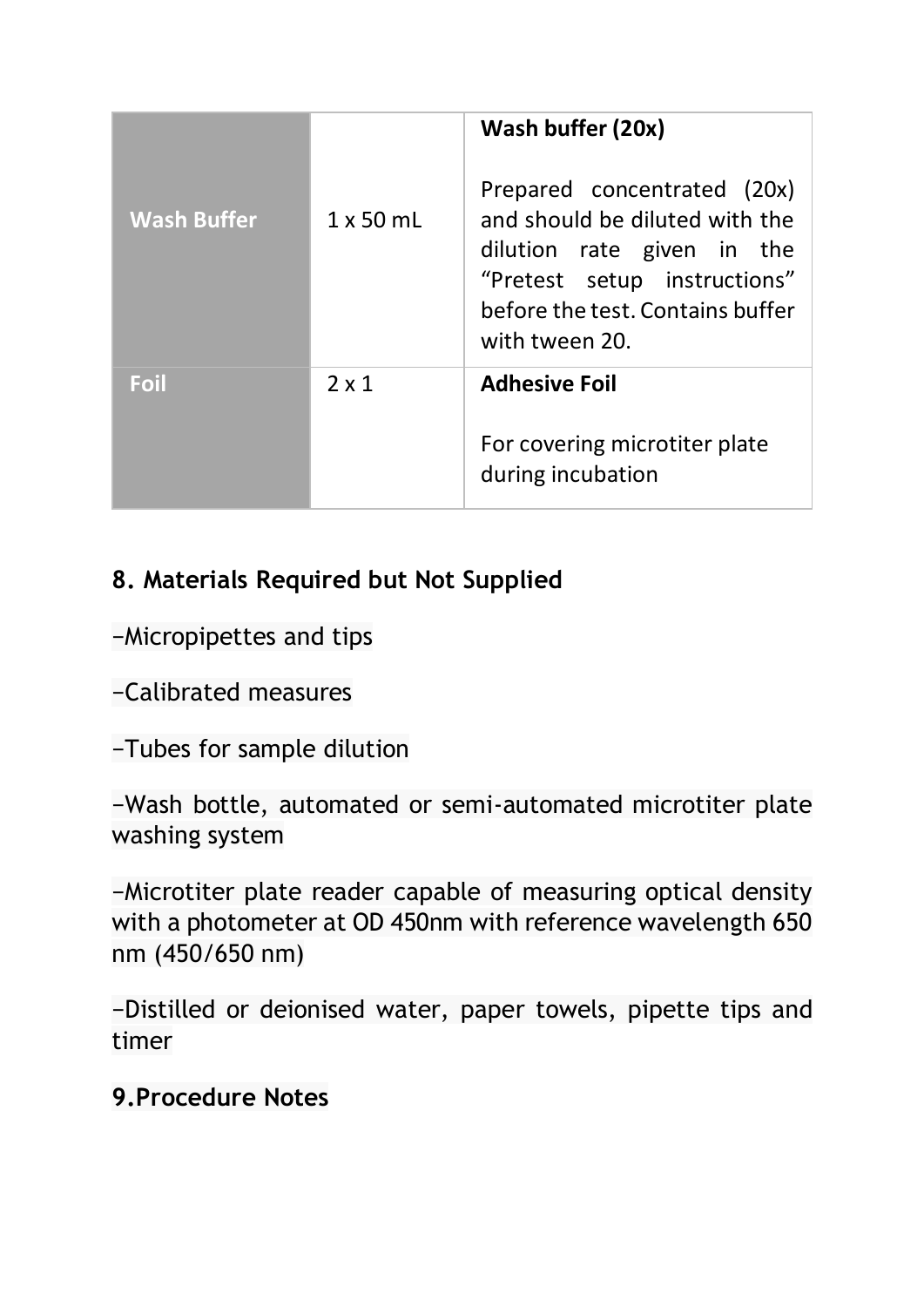−Any improper handling of samples or modification of the test procedure may influence the results. The indicated pipetting volumes, incubation times, temperatures and pre-treatment steps must be performed strictly according to the instructions. Use calibrated pipettes and devices only.

−Once the test has been started, all steps should be completed without interruption. Make sure that required reagents, materials and devices are prepared ready at the appropriate time. Allow all reagents and specimens to reach room temperature (18-25°C) and gently swirl each vial of liquid reagent and sample before use. Mix reagents without foaming.

−Avoid contamination of reagents, pipettes and wells/tubes. Use new disposable plastic pipette tips for each reagent, standard or specimen. Do not interchange caps. Always cap not used vials. Do not reuse wells/tubes or reagents.

−Use a pipetting scheme to verify an appropriate plate layout.

−Incubation time affects results. All wells should be handled in the same order and time sequences. It is recommended to use an eight-channel micropipette for pipetting of solutions in all wells.

−Microplate washing is important. Improperly washed wells will give erroneous results. It is recommended to use a multichannel pipette or an automatic microplate washing system. Do not allow the wells to dry between incubations. Do not scratch coated wells during rinsing and aspiration. Rinse and fill all reagents with care. While rinsing, check that all wells are filled precisely with wash buffer, and that there are no residues in the wells.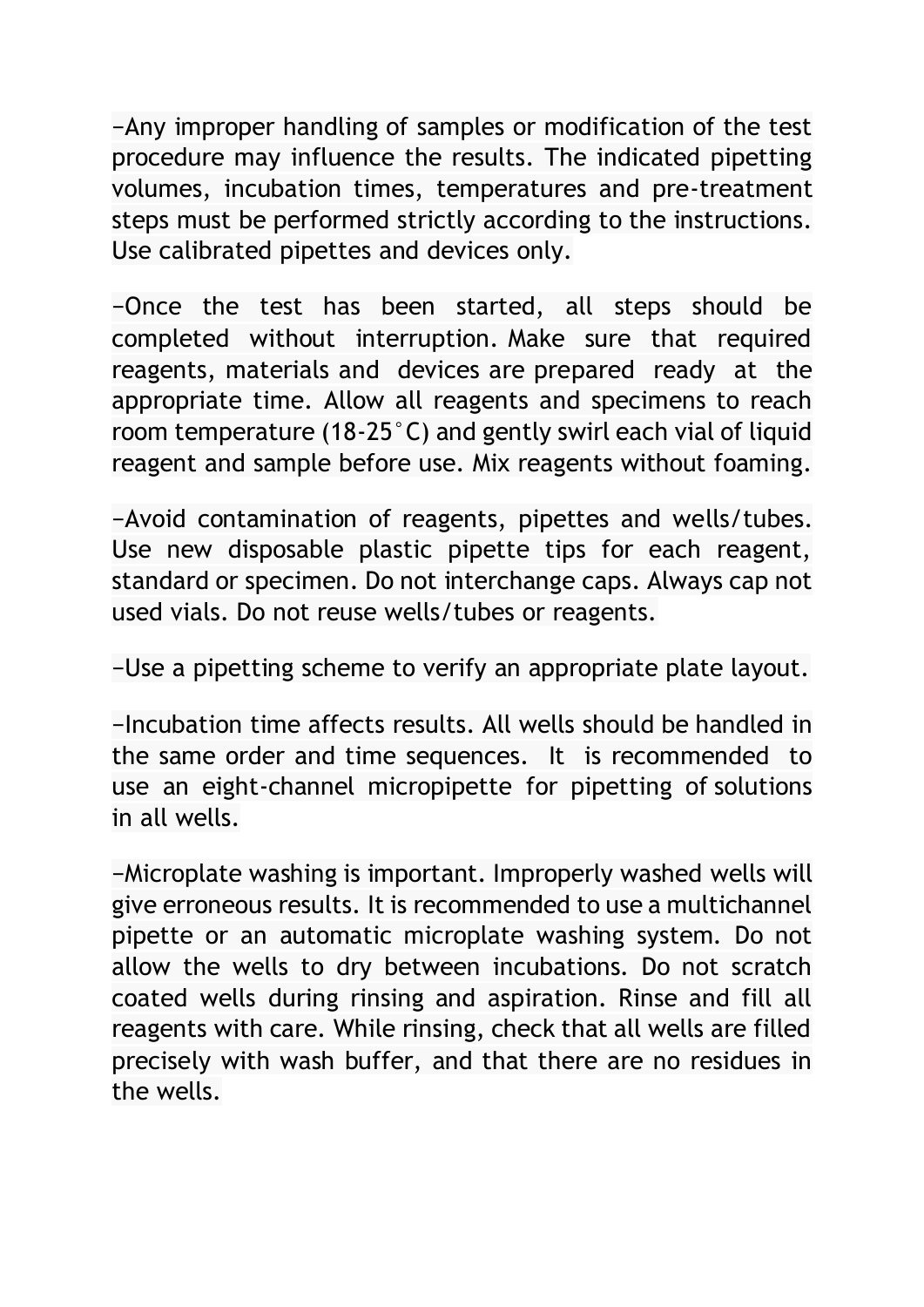−Humidity affects the coated wells/tubes. Do not open the pouch until it reaches room temperature. Unused wells/tubes should be returned immediately to the resealed pouch including the desiccant

#### **10. Pre-test Setup Instructions**

|  |  |  |  | - Preparation of components |
|--|--|--|--|-----------------------------|
|--|--|--|--|-----------------------------|

| Component             | Wash buffer<br>(must be prepared before starting assay<br>procedure) |
|-----------------------|----------------------------------------------------------------------|
| <b>Dilute</b>         | 10 mL (e.g.)                                                         |
| <b>With</b>           | Up to 200 mL                                                         |
| <b>Diluent</b>        | Distilled water                                                      |
| <b>Dilution Ratio</b> | 1/20                                                                 |
| <b>Remarks</b>        | Warm up 37°C to dissolve crystals. Mix                               |
|                       | vigorously                                                           |
| <b>Storage</b>        | $2-8$ °C                                                             |
| <b>Stability</b>      | 2 weeks                                                              |

− Dilution of standards, controls and samples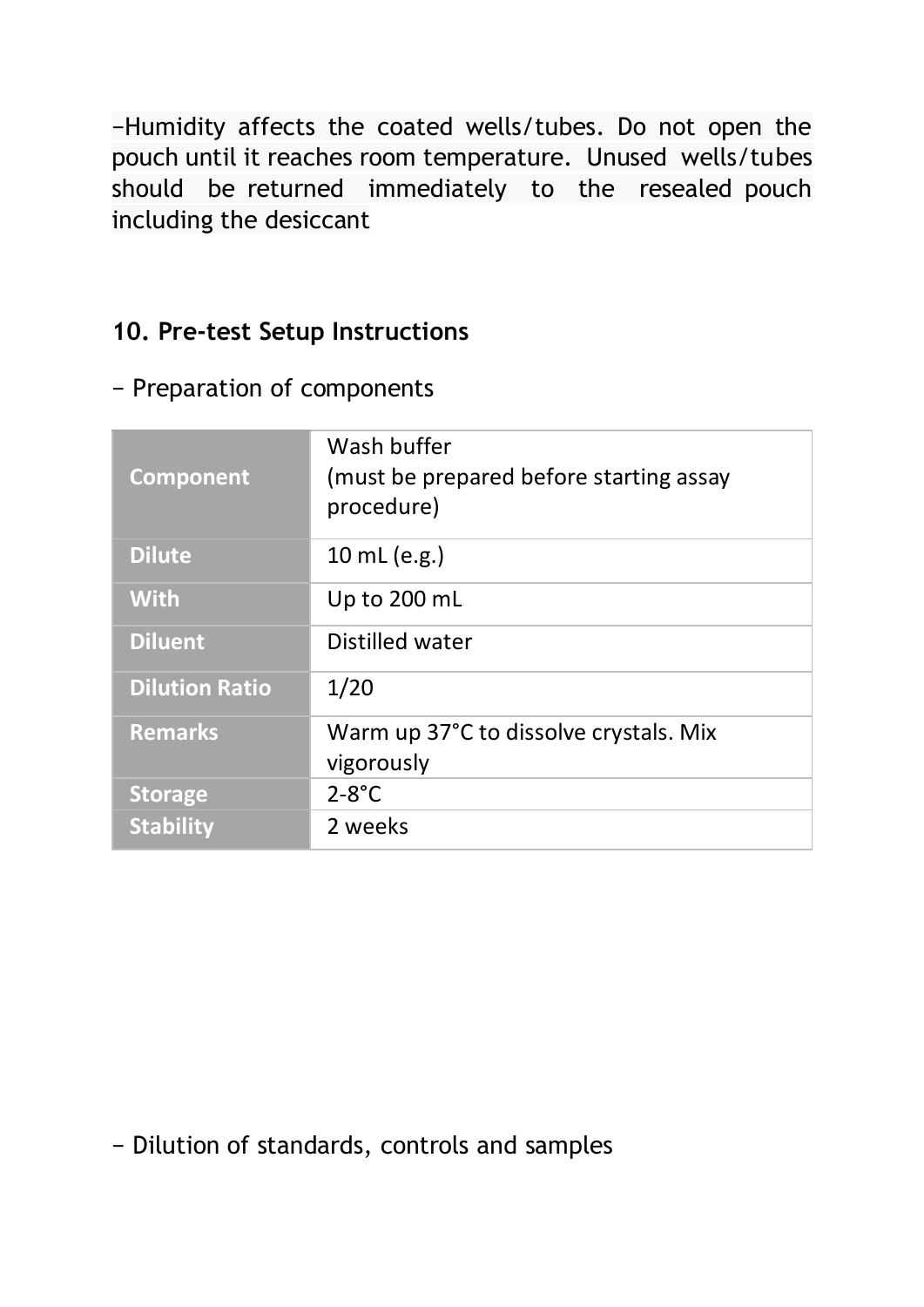| <b>Sample</b>         | <b>Standards and Controls</b>                                   | Serum/Plasma                                                                                                                                                                                                         |
|-----------------------|-----------------------------------------------------------------|----------------------------------------------------------------------------------------------------------------------------------------------------------------------------------------------------------------------|
| <b>Diluent</b>        | Assay buffer                                                    | Assay buffer                                                                                                                                                                                                         |
| <b>Dilution Ratio</b> | 1/10                                                            | 1/1000                                                                                                                                                                                                               |
| <b>Remarks</b>        | 1/10 dilution<br>20 µL standard/control<br>+180 µL assay buffer | For final dilution<br>1/1000:<br>- First step: 1/10<br>dilution<br>10 $\mu$ L sample + 90<br>µL assay buffer<br>- Second step:<br>1/100 dilution<br>$5$ µL sample $(1/10)$<br>diluted) + 495 $\mu$ L<br>assay buffer |
|                       |                                                                 |                                                                                                                                                                                                                      |

Patient samples with a concentration of drug above the measuring range are to be rated as > "Highest Standard (Standard A)". The result must not be extrapolated. The patient sample in question should be further diluted with assay buffer and retested.

## **11. Test Procedure**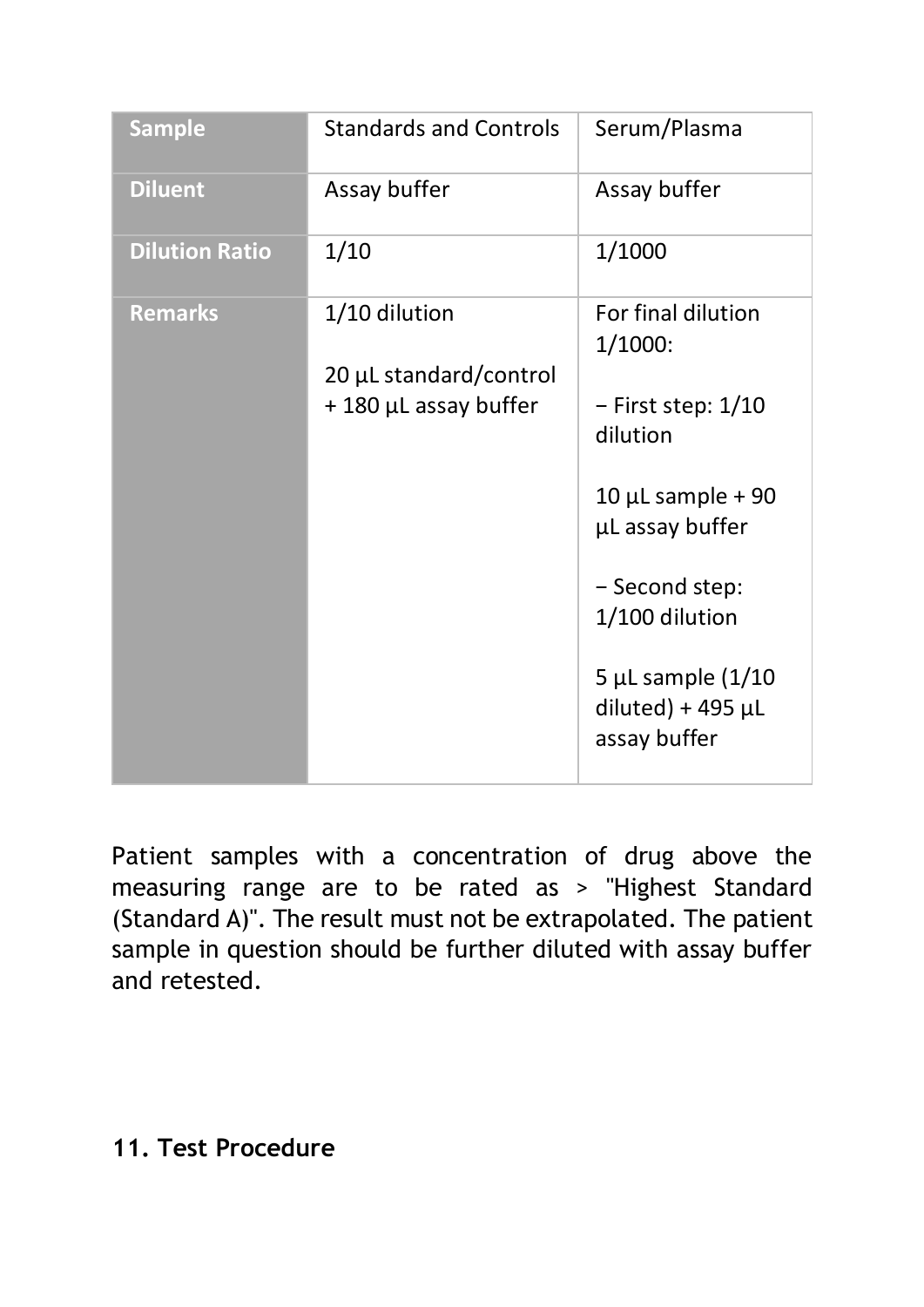|   | Total assay time: 140 minutes                                                                                                                                                                                                                                                                                                                              |
|---|------------------------------------------------------------------------------------------------------------------------------------------------------------------------------------------------------------------------------------------------------------------------------------------------------------------------------------------------------------|
| 1 | Dilute each of the standards, controls and samples as<br>described in "Pre-test Setup Instructions"                                                                                                                                                                                                                                                        |
| 2 | Pipette 100 µL of each diluted "Standards", "Low level<br>control", "High level control" and samples into the<br>respective wells of microtiter plate<br>Wells<br>A1: Standard A<br><b>B1: Standard B</b><br>C1: Standard C<br>D1: Standard D<br>E1: Standard E<br>F1: Standard F<br>G1: Low level control<br>H1: High level control<br>A2 and on: Samples |
| 3 | Cover the plate with adhesive foil<br>Briefly mix contents by gently shaking the plate<br>Incubate 60 minutes at room temperature (18-25°C)                                                                                                                                                                                                                |
| 4 | Remove adhesive foil<br>Discard incubation solution<br>Wash plate three times each with 300 µL "Wash Buffer"<br>Remove excess solution by tapping the inverted plate on a<br>paper towel                                                                                                                                                                   |
| 5 | Pipette 100 µL "Conjugate" into each well                                                                                                                                                                                                                                                                                                                  |
| 6 | Cover the plate with adhesive foil<br>Incubate 60 minutes at room temperature (18-25°C)                                                                                                                                                                                                                                                                    |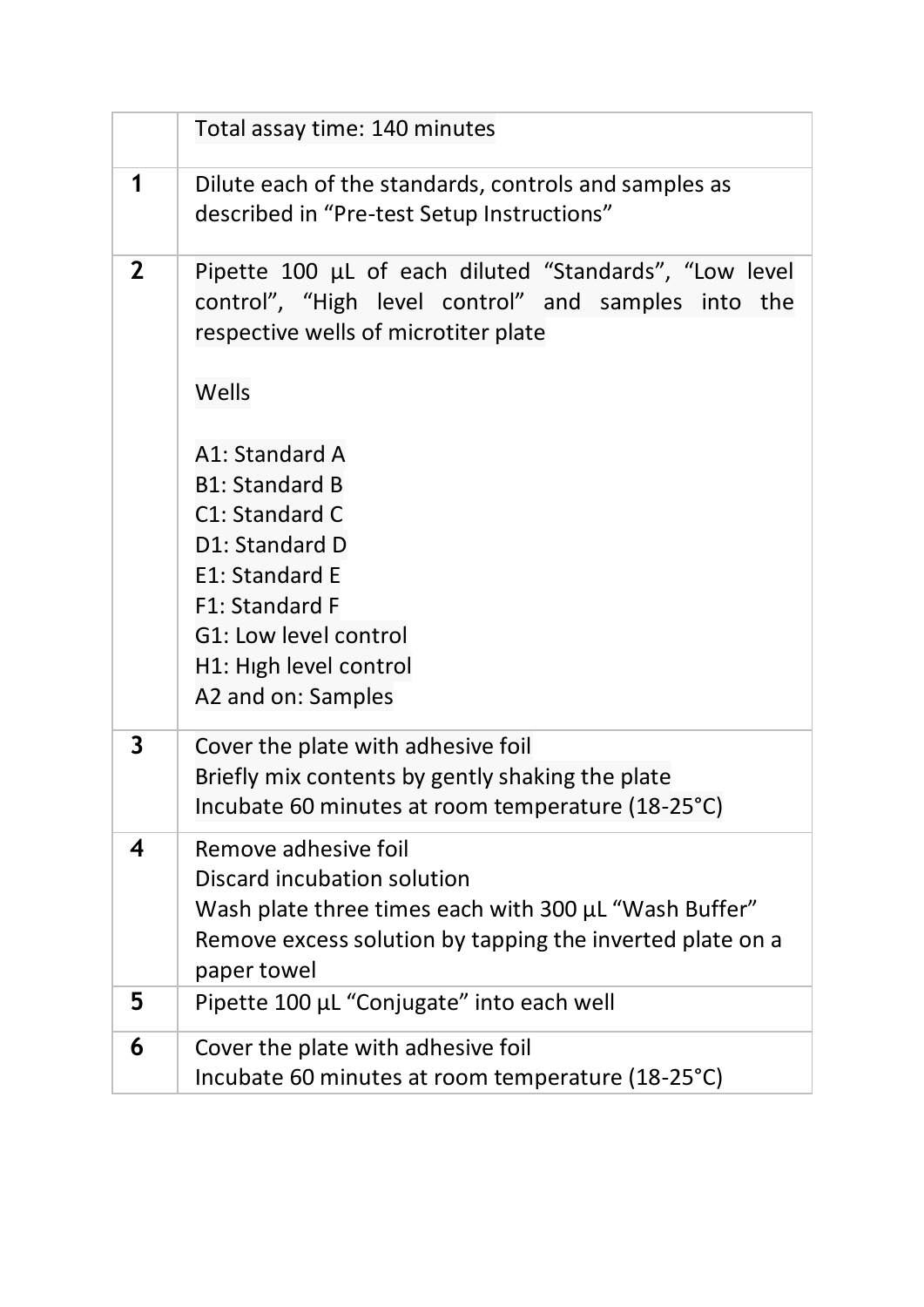|    | Remove adhesive foil<br>Discard incubation solution<br>Wash plate three times each with 300 µL "Wash Buffer"<br>Remove excess solution by tapping the inverted plate on a<br>paper towel |
|----|------------------------------------------------------------------------------------------------------------------------------------------------------------------------------------------|
| 8  | Pipette 100 µL "Substrate" into each well                                                                                                                                                |
| 9  | Incubate 20 minutes without adhesive foil at room<br>temperature (18-25°C) in the dark                                                                                                   |
| 10 | Stop the substrate reaction by adding 100 µL "Stop<br>Solution" into each well<br>Briefly mix contents by gently shaking the plate<br>Colour changes from blue to yellow                 |
| 11 | Measure optical density with a photometer at OD 450nm<br>with reference wavelength 650 nm (450/650 nm) within 30<br>minutes after pipetting the "Stop Solution"                          |

# **12. Quality Control**

The test results are only valid if the test has been performed following the instructions. Moreover, the user must strictly adhere to the rules of GLP (Good Laboratory Practice) or other applicable standards/laws. For a valid study, the OD 450/650 of the highest standard should be >1,500 and the OD 450/650 of the lowest standard should be <0,150. In case of any deviation the following technical issues (but not limited to) should be reviewed: Expiration dates of reagents, storage conditions, pipettes, devices, incubation conditions, washing methods, etc.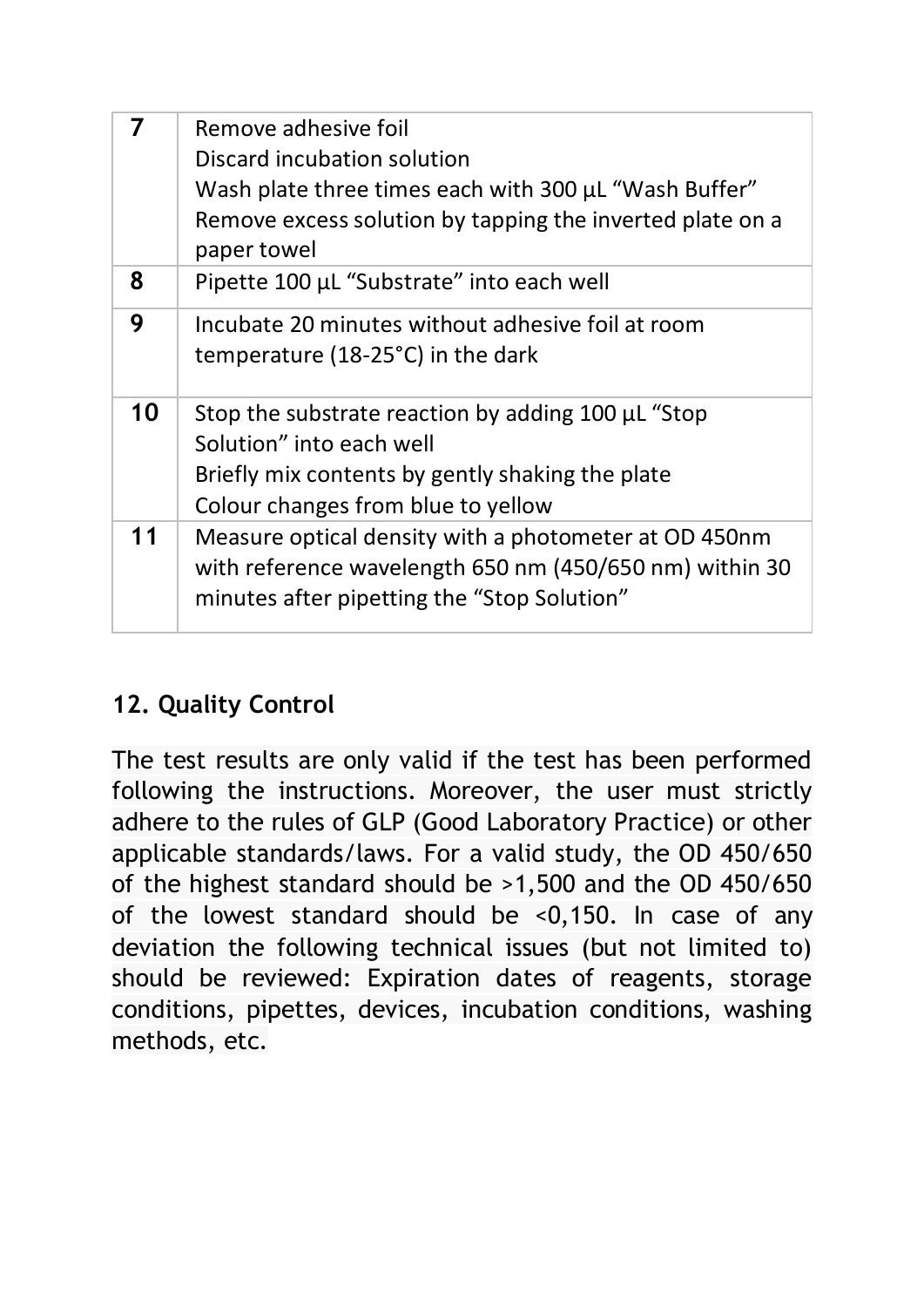## **13. Calculation and Interpretation of Results**

− Create a standard curve by using the standards. OD 450/650 nm for each standard on the vertical (Y-axis) axis versus the corresponding drug concentration on the horizontal (X-axis) axis.

− Standards and controls are prepared concentrated (10x). They should be diluted with the dilution rate given in the "Pretest setup instructions" before the test. The standard curve should be prepared with the values obtained after dilution.

− The concentration of the samples can be read directly from this standard curve. Using the absorbance value for each sample, determine the corresponding concentration of drug from the standard curve. Find the absorbance value on the Yaxis and extend a horizontal line to the curve. At the point of intersection, extend a vertical line to the X-axis and read the drug concentration of the unknown sample.

− If computer data is going to be used, we recommend primarily "Four Parameter Logistic (4PL)" or secondly the "point-to-point calculation".

− To obtain the exact values of the samples, the concentration determined from the standard-curve must be multiplied by the dilution factor (1000x). Any sample reading greater than the highest standard should be further diluted appropriately with assay buffer and retested. Therefore, if the pre-diluted samples have been further diluted, the concentration determined from the standard curve must be multiplied by the further dilution factor.

e.g.; If the pre-diluted sample further diluted in a ratio of 1/5 then results should be multiplied by 5000.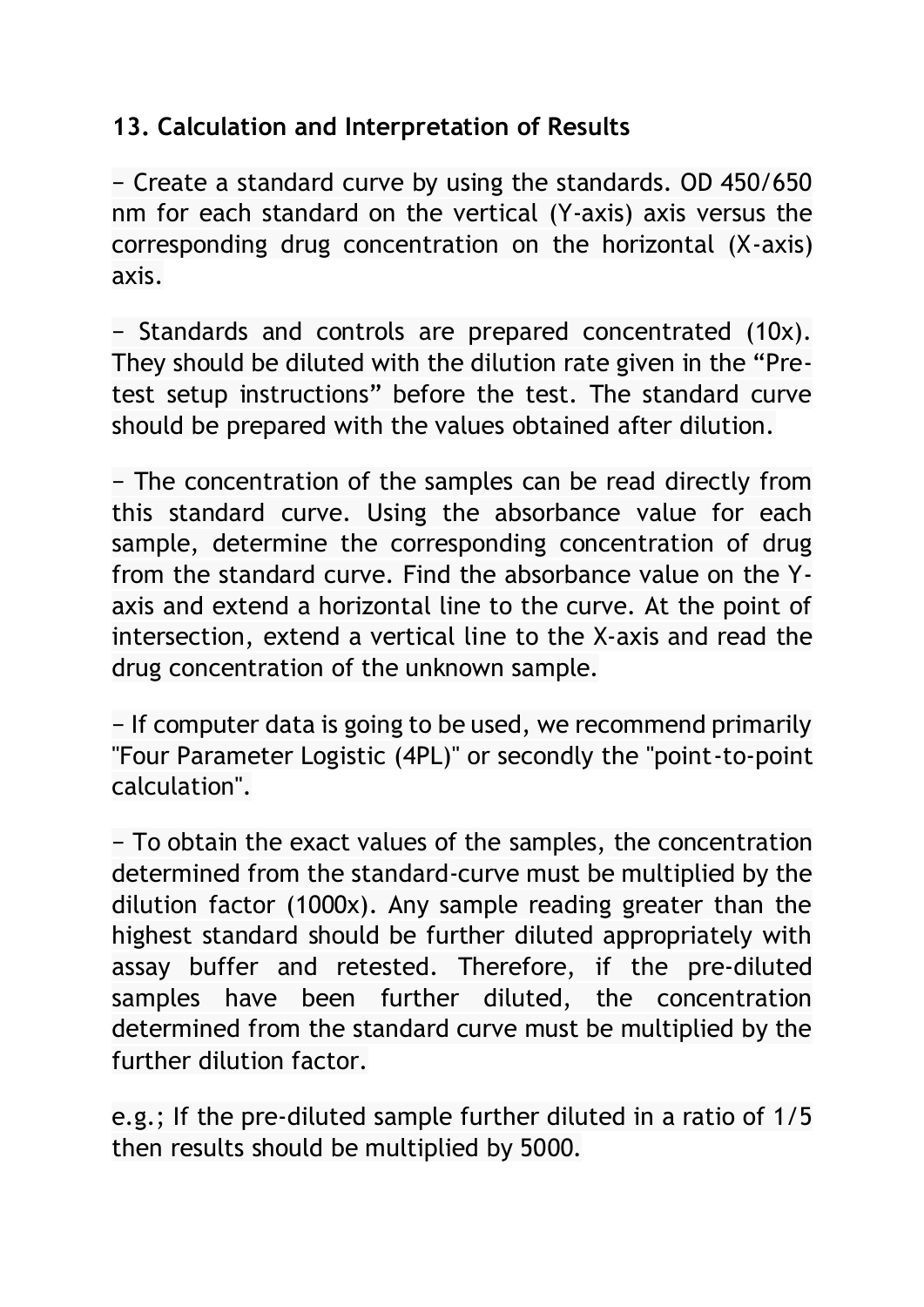− For low and high level controls values, refer to "Quality Control Certificate" provided by each kit.

# **14.Analytical Performance**



− Calibration curve (Linearity, Dilutional linearity): r<sup>2</sup> >0,95

This is only an example. Assay conditions will change in every assay and do not use this curve for your assay calculations.

− Sensitivity: The lowest detectable level (Lowest detection limit, LOD) that can be distinguished from the zero standard is 2 ng/mL

Functional sensitivity (Limit of quantification-LOQ): 6,25 ng/mL

− Specificity: There is no cross reaction with native serum immunoglobulin

Recovery <100±30%.

− Precision: Intra-assay and inter-assay CVs <30%

− Reference range/Therapeutic range: There isn't any consensus for therapeutic ranges. Therapeutic ranges can be different for age, sex and diseases. Please refer to the latest literature for details.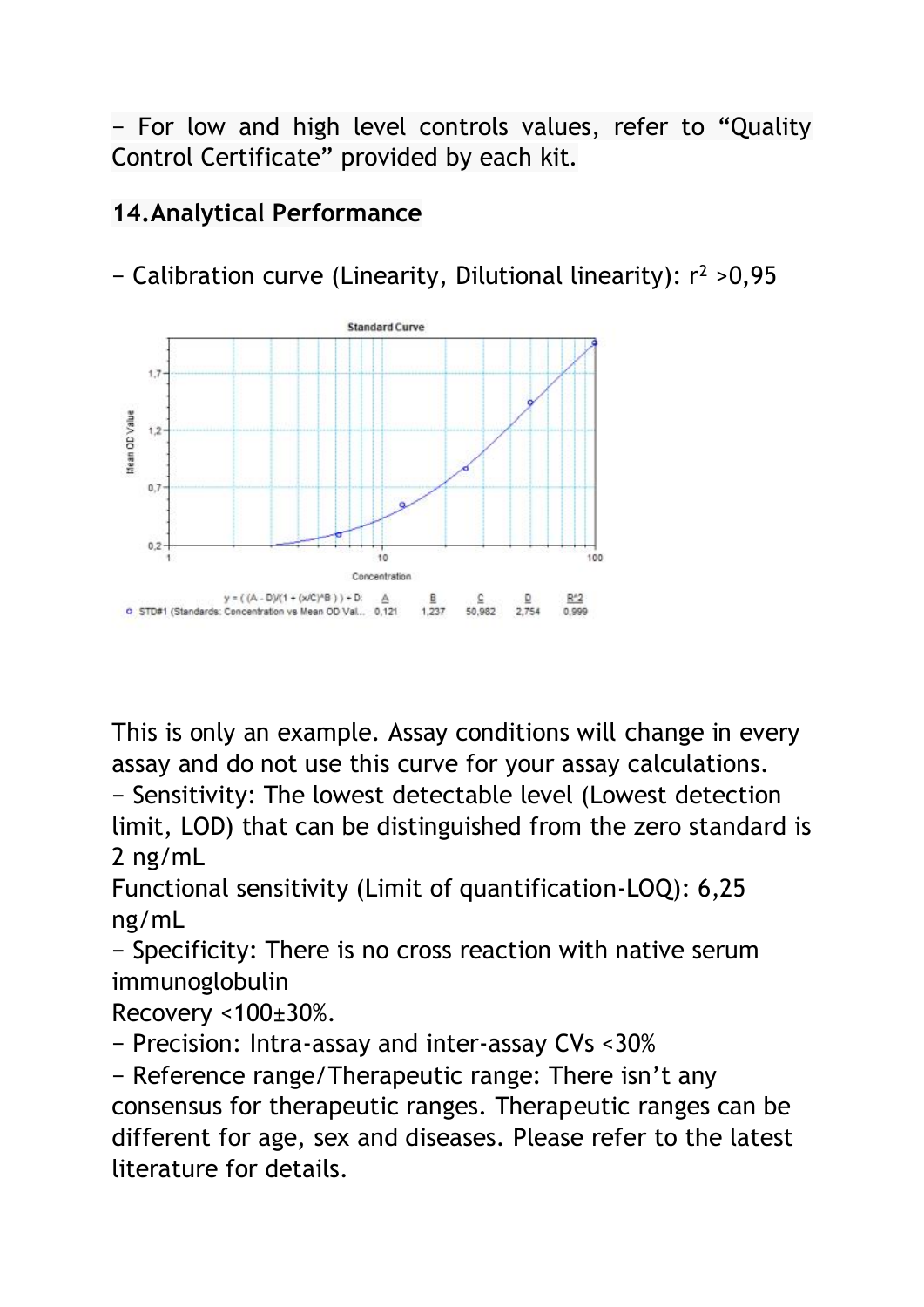The "Quality control certificate" contains lot specific analytical performance data and is supplied separately with each kit. If some further analytical performance data is needed, please refer to the local distributor.

## **15. Automation**

SHIKARI® Evolocumab ELISA is also suitable to run on automated ELISA processors.

### **16. Symbols and Cautions**

|            | Manufacturer                        |                | Temperature limitation                |
|------------|-------------------------------------|----------------|---------------------------------------|
|            | Production date                     |                | See instruction for use               |
|            | Expiry date                         |                | Caution                               |
| LOT        | Lot number                          | IVD            | In vitro diagnostic medical<br>device |
| <b>REF</b> | Catalog number                      | CONTROL        | Control                               |
|            | Do not use if package is<br>damaged | <b>CONTROL</b> | Negative control                      |
|            | Keep away from sunlight             | <b>CONTROL</b> | Positive control                      |
|            | Keep dry                            | У              | Number of tests                       |

*According to ISO 15223 C*

**Cautions:** The performance of the kit can be achieved by fully complying with the instructions. Modifications on the test procedure can affect the results and these kinds of changes will not be charged as regular complaints. This product is for professional use only and must be used for "Intended use" that is given in the instructions for use. The results themselves should not be the only reason for any therapeutically consequences. They must be correlated to other clinical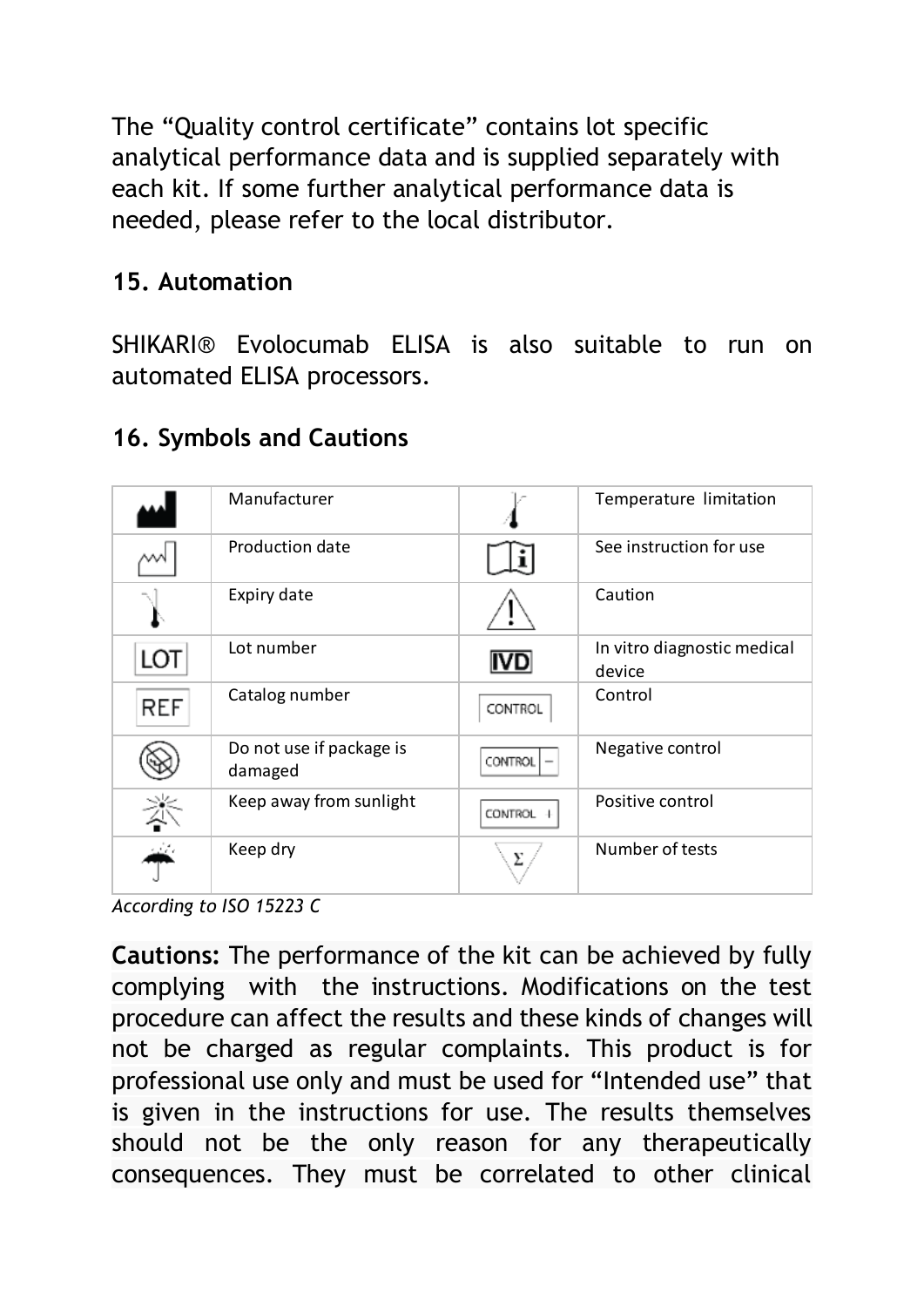observations. Cut-off, reference ranges, etc. must be calculated/set according to scientific standards by the users/laboratories. Information in the instructions about cutoff, etc. performance characteristics, can only be considered as a recommendation and does not give any responsibility to the manufacturer.

**Limitations of liability:** The manufacturer's liability is limited to the purchase price of the product in all circumstances. The manufacturer cannot be held responsible for damage to the patient, lost profit, lost sales, damage to property or any other incidental or consequential loss.

**Technical support and complaints:** Technical support can be given upon request. If there is a problem with the product, complaints must be sent written to info@matriksbiotek.com with the technical data (if available) like standard curve, control results, etc. After the necessary examination, written reply will be given.

## **17.References**

-Sreeneeranj Kasichayanula, Anita Grover, Maurice G. Emery, Megan A. Gibbs,Ransi Somaratne,Scott M. Wasserman,John P. Gibbs Clinical Pharmacokinetics and Pharmacodynamics of Evolocumab, a PCSK9 Inhibitor doi:10.1007/s40262-017-06207.

**[Courtney A Henry](https://pubmed.ncbi.nlm.nih.gov/?term=Henry+CA&cauthor_id=27143910) [, Ronald A Lyon](https://pubmed.ncbi.nlm.nih.gov/?term=Lyon+RA&cauthor_id=27143910) [, Hua Ling](https://pubmed.ncbi.nlm.nih.gov/?term=Ling+H&cauthor_id=27143910) Clinical efficacy and safety of evolocumab for low-density lipoprotein cholesterol reduction doi: 10.2147/VHRM.S82387.**